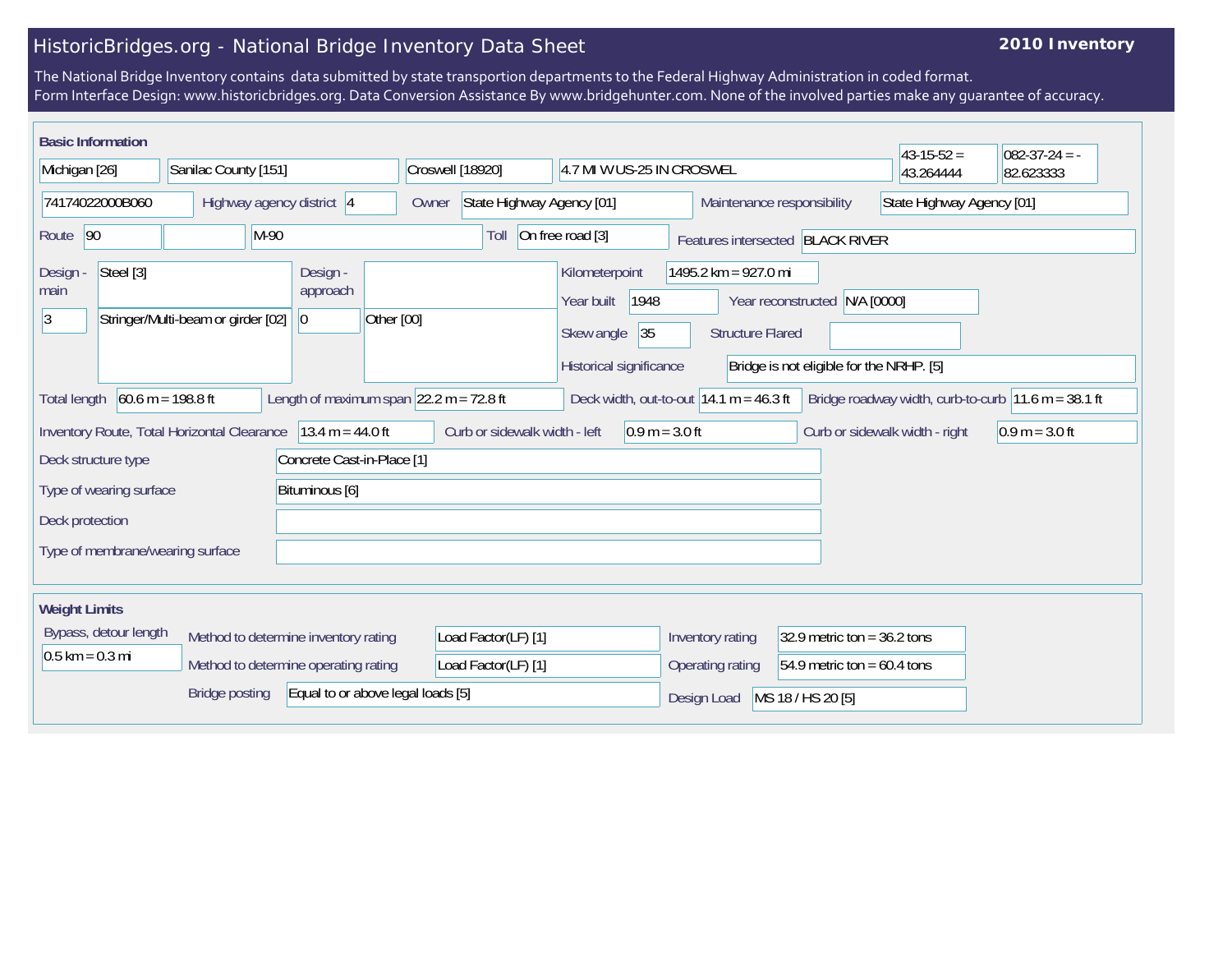| <b>Functional Details</b>                                                                                                             |                                                                                        |  |  |  |  |  |  |
|---------------------------------------------------------------------------------------------------------------------------------------|----------------------------------------------------------------------------------------|--|--|--|--|--|--|
| 6713 <br>Average daily truck traffi 3<br>Average Daily Traffic                                                                        | Year 2007<br>2018<br>13959<br>Future average daily traffic<br>%<br>Year                |  |  |  |  |  |  |
| Minor Arterial (Rural) [06]<br>Road classification                                                                                    | $13.7 m = 44.9 ft$<br>Approach roadway width<br>Lanes on structure 2                   |  |  |  |  |  |  |
| Type of service on bridge Highway [1]                                                                                                 | Bridge median<br>Direction of traffic 2 - way traffic [2]                              |  |  |  |  |  |  |
| No parallel structure exists. [N]<br>Parallel structure designation                                                                   |                                                                                        |  |  |  |  |  |  |
| Waterway [5]<br>Type of service under bridge                                                                                          | 0 <br>Navigation control<br>Lanes under structure                                      |  |  |  |  |  |  |
| Navigation vertical clearanc<br>$0 = N/A$                                                                                             | Navigation horizontal clearance $ 0 = N/A $                                            |  |  |  |  |  |  |
| Minimum navigation vertical clearance, vertical lift bridge                                                                           | Minimum vertical clearance over bridge roadway<br>$99.99 m = 328.1 ft$                 |  |  |  |  |  |  |
| Minimum lateral underclearance reference feature Feature not a highway or railroad [N]                                                |                                                                                        |  |  |  |  |  |  |
| Minimum lateral underclearance on right 99.9 = Unlimited<br>Minimum lateral underclearance on left $0 = N/A$                          |                                                                                        |  |  |  |  |  |  |
| Minimum vertical underclearance reference feature Feature not a highway or railroad [N]<br>Minimum Vertical Underclearance $ 0 = N/A$ |                                                                                        |  |  |  |  |  |  |
| Appraisal ratings - underclearances N/A [N]                                                                                           |                                                                                        |  |  |  |  |  |  |
|                                                                                                                                       |                                                                                        |  |  |  |  |  |  |
| <b>Repair and Replacement Plans</b>                                                                                                   |                                                                                        |  |  |  |  |  |  |
| Type of work to be performed                                                                                                          | Work to be done by contract [1]<br>Work done by                                        |  |  |  |  |  |  |
| Replacement of bridge or other structure because<br>of substandard load carrying capacity or substantial                              | 991000<br>14000<br>Bridge improvement cost<br>Roadway improvement cost                 |  |  |  |  |  |  |
| bridge roadway geometry. [31]                                                                                                         | $60.7 m = 199.2 ft$<br>Length of structure improvement<br>Total project cost<br>169000 |  |  |  |  |  |  |
|                                                                                                                                       | Year of improvement cost estimate                                                      |  |  |  |  |  |  |
|                                                                                                                                       | Border bridge - state<br>Border bridge - percent responsibility of other state         |  |  |  |  |  |  |
|                                                                                                                                       | Border bridge - structure number                                                       |  |  |  |  |  |  |